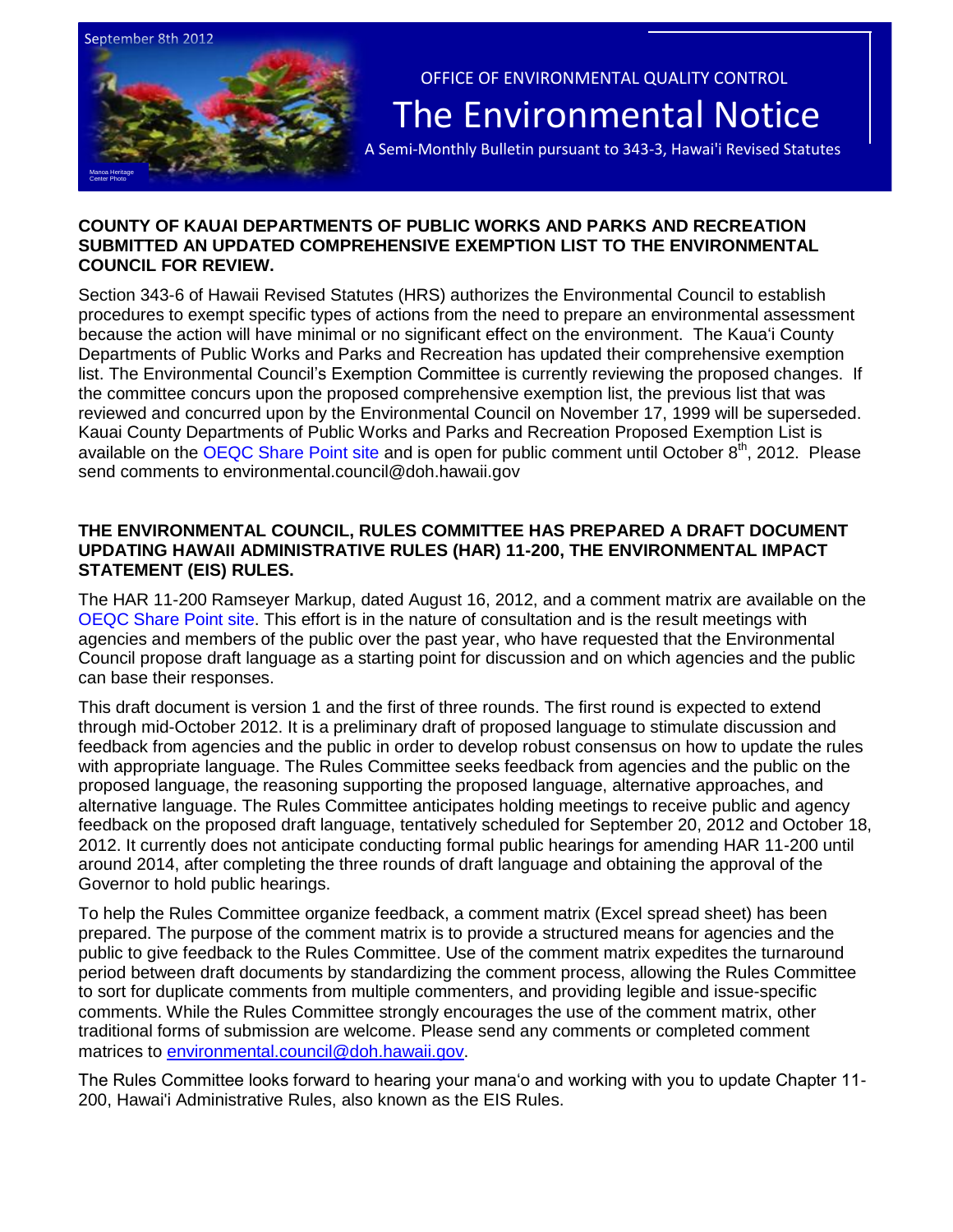### **TABLE OF CONTENTS**

| HAWAI'I (HRS 343)                                                                                         |  |
|-----------------------------------------------------------------------------------------------------------|--|
|                                                                                                           |  |
| <b>MAUI (HRS 343)</b>                                                                                     |  |
| 3.                                                                                                        |  |
| O'AHU (HRS 343)                                                                                           |  |
|                                                                                                           |  |
|                                                                                                           |  |
| 6.                                                                                                        |  |
| <b>CHAPTER 25, REVISED ORDINANCES OF HONOLULU</b>                                                         |  |
| 7.                                                                                                        |  |
| <b>WITHDRAWAL NOTICES</b>                                                                                 |  |
|                                                                                                           |  |
|                                                                                                           |  |
| <b>COASTAL ZONE MANAGEMENT NOTICES</b>                                                                    |  |
| <b>Federal Consistency Reviews</b>                                                                        |  |
|                                                                                                           |  |
| 2.                                                                                                        |  |
|                                                                                                           |  |
| <b>SHORELINE NOTICES</b>                                                                                  |  |
|                                                                                                           |  |
|                                                                                                           |  |
| <b>FEDERAL NOTICES</b>                                                                                    |  |
| Standards of Performance for Stationary Gas Turbines; Standards of Performance for Stationary<br>1.       |  |
| International Fisheries; Western and Central Pacific Fisheries for Highly Migratory Species;<br>2.        |  |
|                                                                                                           |  |
| U.S. Census Bureau Proposed Information Collection; Boundary and Annexation Survey  11<br>3.              |  |
| 4.                                                                                                        |  |
| 5.                                                                                                        |  |
| Taking and Importing Marine Mammals: Incidental to U.S. Navy Operations of Surveillance Towed Array<br>6. |  |
|                                                                                                           |  |
|                                                                                                           |  |

**Note**: If you get a message saying that the file is damaged when you click on the link, then the file is too big to open within your web browser. To view the file, download directly to your hard drive by going to File and select Save As in your web browser.

*The Environmental Notice* informs the public of environmental assessments and other documents that are available for review and comment per HRS 343-3 and is issued on the 8<sup>th</sup> and 23<sup>rd</sup> of each month on the Office of Environmental Quality Control's website. If you would like to be notified when it is issued, send us your email address and we'll put you on our mailing list.



Neil Abercrombie, Governor · Gary Hooser, Director · Office of Environmental Quality Control · 235 South Beretania Street, Suite 702 · Honolulu, HI 96813 Tel: 586-4185 · Fax: 586-4186 · Email: **oegc@doh.hawaii.gov** · Website:<http://hawaii.gov/health/environmental/oeqc/index.html/> Toll Free: Kauaʻi: 274-3141 ext. 64185 · Maui: 984-2400 ext. 64185 · Molokaʻi/Lānaʻi: 1-800-468-4644 ext. 64185 Hawaiʻi: 974-4000 ext. 64185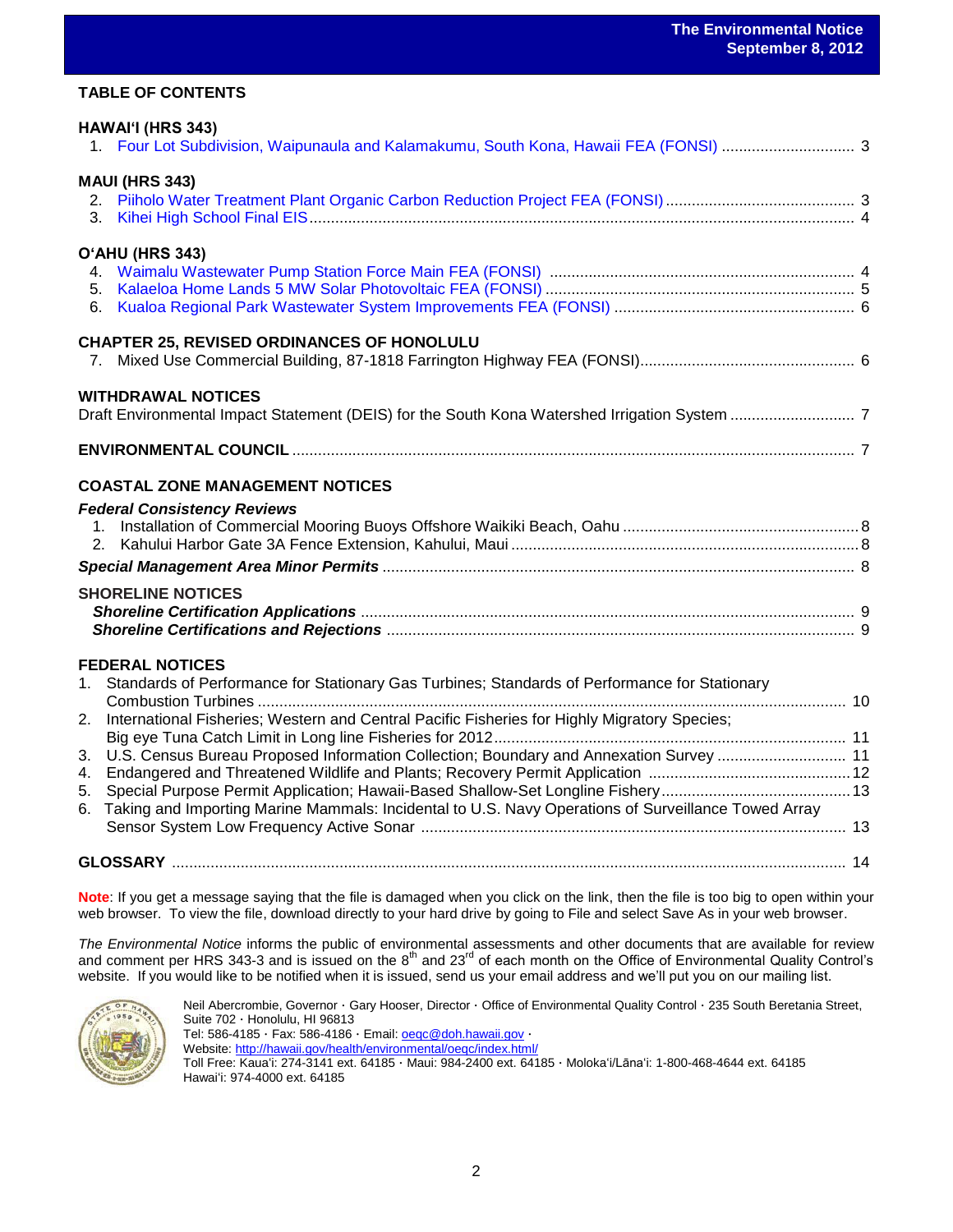# **HAWAIʻI (HRS 343)**

## **1. [Four Lot Subdivision, Waipunaula and Kalamakumu FEA](http://oeqc.doh.hawaii.gov/Shared%20Documents/EA_and_EIS_Online_Library/Hawaii/2010s/2012-09-08-HA-FEA-Four-Lot-Subdivision-Waipunaula-Kalamakumu.pdf) (FONSI)**

| Island:            | Hawaiʻi                                                |
|--------------------|--------------------------------------------------------|
| <b>District:</b>   | South Kona                                             |
| TMK:               | $(3)$ 8-2-3:29                                         |
| <b>Permits:</b>    | Subdivision Approval by Planning Director              |
| <b>Applicant:</b>  | Dr. Elizabeth Marshall and Carol Gibson, 78-6616 Ali'i |
|                    | Drive, Kailua-Kona, HI 96740.                          |
|                    | Contact: Klaus D. Conventz, (808) 329-0898.            |
| <b>Approving</b>   |                                                        |
| Agency:            | County of Hawaii Planning Department, 101 Pauahi       |
|                    | Street, Hilo, HI 96720.                                |
|                    | Contact: Jeffrey Darrow, (808) 961-8158                |
| <b>Consultant:</b> | Klaus D. Conventz, dba Baumeister Consulting. P. O.    |
|                    | Box 2308, Kailua-Kona, HI 96745. (808) 329-0898        |
| <b>Status:</b>     | Finding of No Significant Impact Determination         |



The applicants propose to subdivide the existing 22.128 acre parcel into two 5.001 acre lots, one 5.580 acre lot and one 6.546 acre lot for intensive agricultural use of the property. Physical activities will include survey and staking of the lots and the installation of a dedicated 4" waterline inside existing utility easement and along the 10 foot wide existing pavement of the 30 feet wide county road right-of-way, as a condition of the County Department of Water Supply for final expected subdivision approval.

The subject property is identified as Tax Map Key (3) 8-2-3:29 and is situated along the Makai side of the Old Government Road in Waipunaula and Kalamakumu, South Kona, Hawaii.

It is located approximately 2,800 feet from the shoreline Mauka of Kealakekua Bay in an elevation of approximately 400 to 900 feet above mean sea level.

Subject property is situated within the Kona Field System Site No. 50-10-37-6601, listed on the Hawaii Register of Historic Places and included on the National Register of Historic Places. The purpose of the proposed action is the subdivision of subject land in compliance with the prevailing County Zoning A-5a, State Land Use Agricultural District.

# **MAUI (HRS 343)**

### **2. [Piʻiholo Water Treatemnt Plant Organic Carbon Reduction Project FEA](http://oeqc.doh.hawaii.gov/Shared%20Documents/EA_and_EIS_Online_Library/Maui/2010s/2012-09-08-MA-FEA-Piiholo-Water-Treatment-Plant-Organic-Carbon-Reduction.pdf) (FONSI)**

| Island:                        | Maui                                                      |
|--------------------------------|-----------------------------------------------------------|
| District:                      | Makawao                                                   |
| TMK:                           | 2-4-016:002                                               |
| <b>Permits:</b>                | Grading permit, Building permit, NDPES permits (as        |
|                                | applicable), Site Plan Approval for construction within a |
|                                | <b>Conservation District.</b>                             |
| <b>Proposing/Determination</b> |                                                           |
| Agency:                        | Department of Water Supply, County of Maui, 200           |
|                                | South High Street, Wailuku, Maui, HI 96793.               |
|                                | Contact: Mr. Jeffery Pearson, (808) 270-7681              |
| <b>Consultant:</b>             | Austin, Tsutsumi & Associates, 501 Sumner St, Suite       |
|                                | 521, Honolulu, HI 96817.                                  |
|                                | Contact: Mr. Ivan Nakatsuka, (808) 533-3646.              |
| Status:                        | Finding of No Significant Impact Determination            |



The project involves construction of new granular activated carbon (GAC) vessels and a booster pump station within the fenced site of the existing Piʻiholo Water Treatment Plant (WTP). A portion of the existing fence line will be relocated to allow for the WTP upgrade, however, the upgrade will remain within the existing property. The new GAC vessels will be utilized as a filtration system to remove total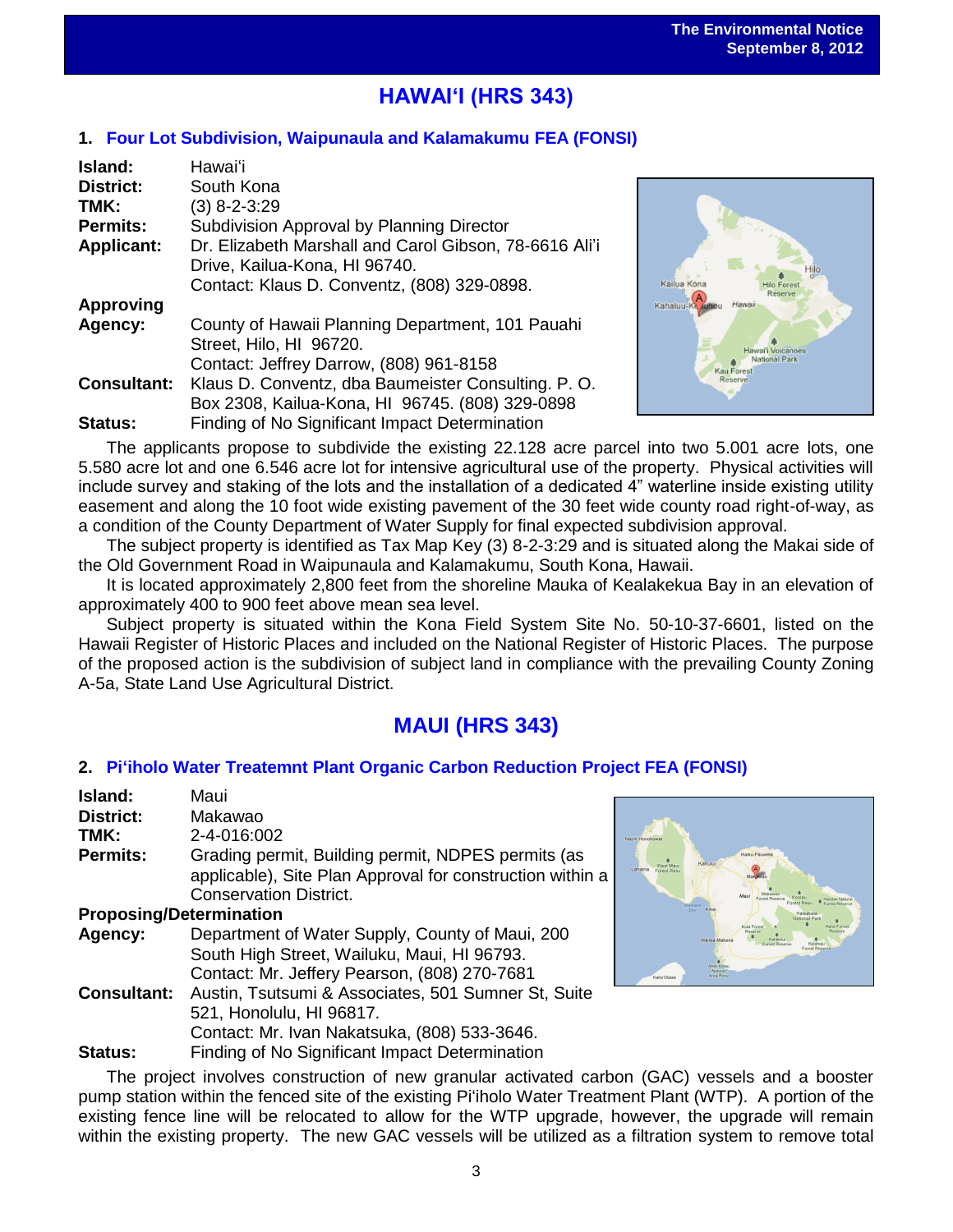organic carbon (TOC) from the water. Removal of the TOC is required to ensure that the drinking water produced by the Piiholo WTP will be in compliance wit the future stricter Department of Health (DOH) and U.S. Environmental Protection Agency (EPA) regulations.

## **3. [Kihei High School Final Environmental Impact Statement](http://oeqc.doh.hawaii.gov/Shared%20Documents/EA_and_EIS_Online_Library/Maui/2010s/2012-09-08-MA-FEIS-Kihei-High-School.pdf)**

| Island:            | Maui                                                                                      |          |  |
|--------------------|-------------------------------------------------------------------------------------------|----------|--|
| <b>District:</b>   | Makawao                                                                                   |          |  |
| TMK:               | 2-2-2-002:081; 2-2-2-002:083                                                              |          |  |
| <b>Permits:</b>    | State Land Use District Boundary Amendment, County                                        |          |  |
|                    | Change in Zone, Community Plan Amendment,                                                 |          |  |
|                    | Subdivision, Various Site, Grading, Building, and                                         |          |  |
|                    | Infrastructure Approvals for Construction                                                 | sland of |  |
| <b>Proposing</b>   |                                                                                           | Aaui     |  |
| Agency:            | Department of Education, Facilities Development                                           |          |  |
|                    | Branch, P.O. Box 2360, Honolulu HI 96804.                                                 |          |  |
|                    | Contact: Robert Purdie, (808) 586-0448                                                    |          |  |
| <b>Accepting</b>   |                                                                                           |          |  |
| <b>Authority:</b>  | Governor, State of Hawai'i c/o Office of Environmental Quality Control, 235 South         |          |  |
|                    | Beretania Street, Room 702, Honolulu, HI 96813. (808) 586-4185                            |          |  |
| <b>Consultant:</b> | Group 70 International Inc. 925 Bethel Street, 5 <sup>th</sup> Floor, Honolulu, HI 96813. |          |  |
|                    | Contact: Christine M. Ruotola, (808) 523 5886                                             |          |  |
| <b>Status:</b>     | Notice of Availability; OECQ is processing the acceptance/non-acceptance on behalf of     |          |  |
|                    | the Governor, State of Hawai'i                                                            |          |  |

The State of Hawaiʻi Department of Education proposes to develop a new high school in Kihei on approximately 77 acres of undeveloped land, mauka of Piʻilani Highway between Kulanihakoi and Waipuilani Gulches. Site improvements may include construction of educational buildings, library and media arts center, auditorium, cafeteria, administration facility, athletic buildings, and supporting structures. Outdoor athletic facilities may include outdoor play courts, athletic fields, a football/soccer/track stadium, and pool. Appropriately designed infrastructure will be incorporated into the project to support the campus facilities, operations, and occupants. Access to the proposed high school campus is planned via a new right-in right-out access road off Piʻilani Highway. The high school will be designed and constructed to incorporate sustainable design features.

The project will positively impact the community through provision of a new educational facility and employment opportunities in the construction and education fields. Construction of the high school will involve development of vacant land, minor loss of agricultural land, visual impacts to views from Piilani Highway, and short-term air and noise impacts. School operations will increase local traffic to and from the school, increase the demand for potable water and non-potable water, and require extension of potable water and wastewater infrastructure.

# **OʻAHU (HRS 343)**

### **4. [Waimalu Wastewater Pump Station Force Main FEA](http://oeqc.doh.hawaii.gov/Shared%20Documents/EA_and_EIS_Online_Library/Oahu/2010s/2012-09-08-OA-FEA-Waimalu-Wastewater-Pump-Station.pdf) (FONSI)**

| Island: | Oʻahu |
|---------|-------|
|---------|-------|

### **District:** ʻEwa

**TMK:** The project area consists of the State Right-of-Way (ROW) on Kamehameha Highway between Waimalu Stream crossing and Kuleana Road, and extends approximately 30 feet beyond the State ROW within the Neal Blaisdell Park. The project area also includes the property boundary for the Waimalu Wastewater Pump Station.

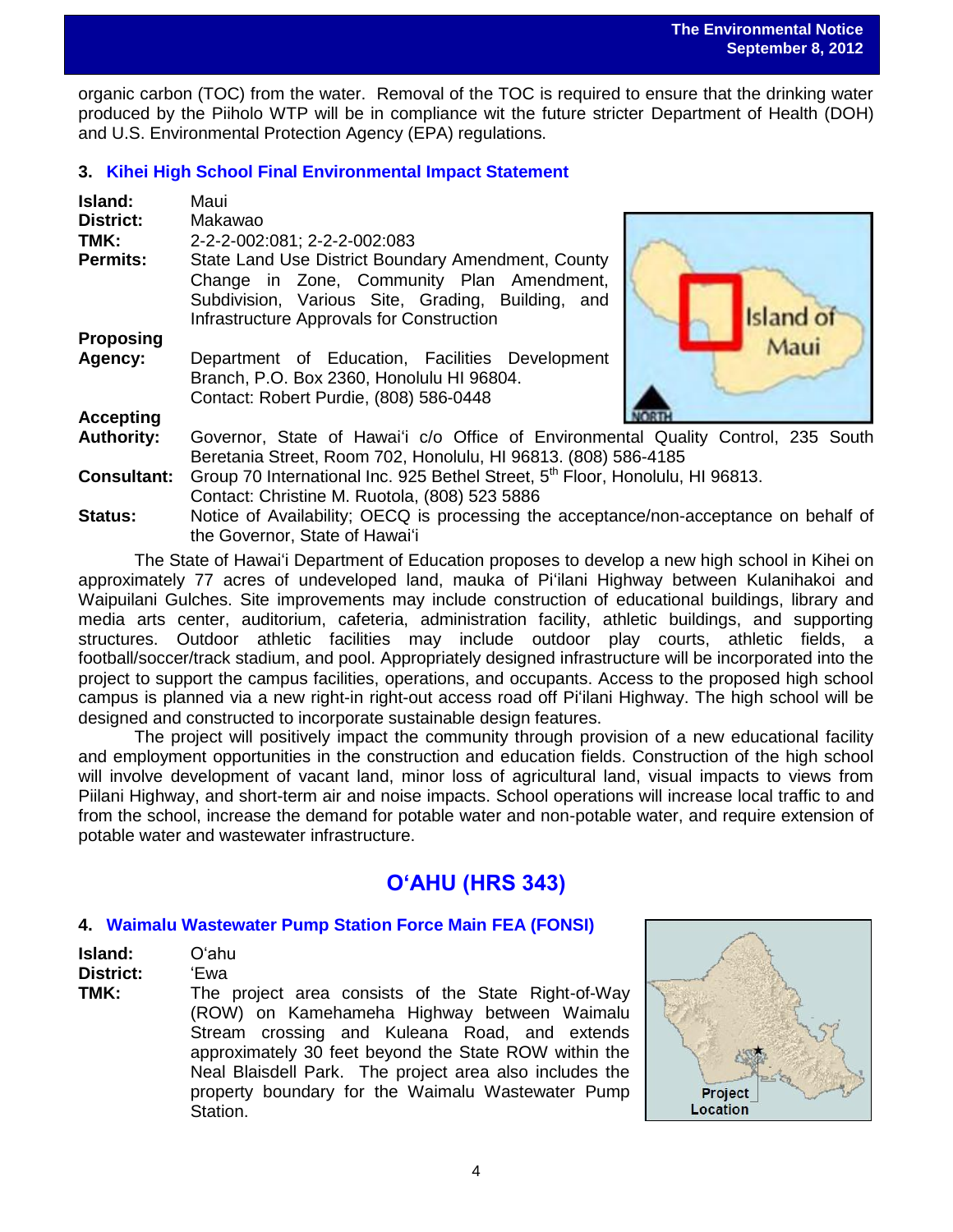**Permits:** Construction Plans Approval (DPP); Building Permit (for work in the Waimalu WWPS); Public ROW Permit to Excavate; Grubbing, Grading, and Stockpiling permit; Special Management Area (SMA) permit; Construction Dewatering Permit (temporary); Right-of-Entry Permit; Street Usage Permit; Industrial Wastewater Discharge Permit (IDWP); Community Noise Permit for Construction Activities; Community Noise Variance; National Pollutant Discharge Elimination System (NPDES) Construction Dewatering Permit; NPDES Construction Stormwater Discharge; NPDES Hydrotesting Waters; Construction Plans Approval (DOT, Highways); Use and Occupancy Agreement to Perform Work Upon a State Highway; Conformance with Accessibility Guidelines; Environmental Assessment.

## **Proposing/Determination**

- **Agency:** City and County of Honolulu, Department of Design and Construction, Wastewater Division, 650 South King Street, Honolulu, Hawaii 96813.
	- Contact: Jocelyn Okino, (808) 768-8796.
- **Consultant:** AECOM, 1001 Bishop Street, Suite 1600, Honolulu, Hawaiʻi 96813. Contact: Lambert Yamashita, (808) 529-7248.
- **Status:** Finding of No Significant Impact Determination

The Preferred Alternative, Alternative 1B, consists of three segments of force main: the first 200 feet of the force main near the Waimalu Wastewater Pump Station would be constructed by open trench method within Neal Blaisdell Park; the second segment extends west on the makai side of Kamehameha Highway, within Neal Blaisdell Park and State ROW, would be constructed using horizontal directional drilling and ends with a 45 degree bend across Kuleana Road; the last segment would cross over Kamehameha Highway by way of pilot tube micro tunneling method.

Short term impacts include noise (construction equipment operation), air quality (fugitive dust generation), and traffic impacts (lane closures on Kamehameha Highway). There would be minimal disruption to sewer service. There would be no significant odors during construction because temporary bypass lines would be provided, and sewage would generally not be exposed to the atmosphere. To mitigate impacts to Kamehameha Highway users, vehicle and pedestrian detours, traffic control devices, and warning signs would be used. The short term impacts would cease upon termination of construction activities. An archaeological monitoring program will be prepared to document the portion of the Site 50- 80-09-7190 in the project area for potential as-yet undocumented archaeological cultural resources in the project area.

### **5. [Kalaeloa Home Lands 5 MW Solar](http://oeqc.doh.hawaii.gov/Shared%20Documents/EA_and_EIS_Online_Library/Oahu/2010s/2012-09-08-OA-FEA-Kalaeloa-Home-Lands-5MW-Solar-Photovoltaic-Park.pdf) Photovoltaic Park FEA (FONSI)**

| Oʻahu                                                    |                |
|----------------------------------------------------------|----------------|
| Kalaeloa                                                 |                |
| $(1)$ 9-1-013:029                                        |                |
| DHHL Lease, NPDES Form C, Building/Grading, FAA          |                |
| <b>Obstruction Evaluation, Airport Area Analysis</b>     |                |
| Kalaeloa Home Lands Solar, LLC. Contact: Jody            | For            |
| Allione, (808) 347-3174 jodyallione39@gmail.com          |                |
|                                                          | $\overline{M}$ |
| Department of Hawaiian Home Lands. PO Box 1879,          |                |
| Honolulu, HI 96805. Contact: Linda Chin (808) 620-       |                |
| 9500 Linda.Chinn@hawaii.gov                              |                |
| North Shore Consultants, PO Box 790, Haleiwa, HI         |                |
| 96712. Contact: David M. Robichaux, (808) 368-5352, robi |                |
|                                                          |                |



chaud001@hawaii.rr.com **Status:** Finding of No Significant Impact Determination

The Kalaeloa Home Lands Solar Park will result in 5 MW of renewable poser to be provided to the public utility grid. Temporary noise and dust will be generated during construction; however these are expected to be limited in duration and consistent with the surrounding land use. The PV Park is within the controlled activity area for Runway 11-29. Fences at the end of the airport property now serve as arresting gear for emergency overruns. Upon completion of the proposed action the area will contain truss structures that will serve a similar function. Aircraft operations at the Kalaeloa Airport are not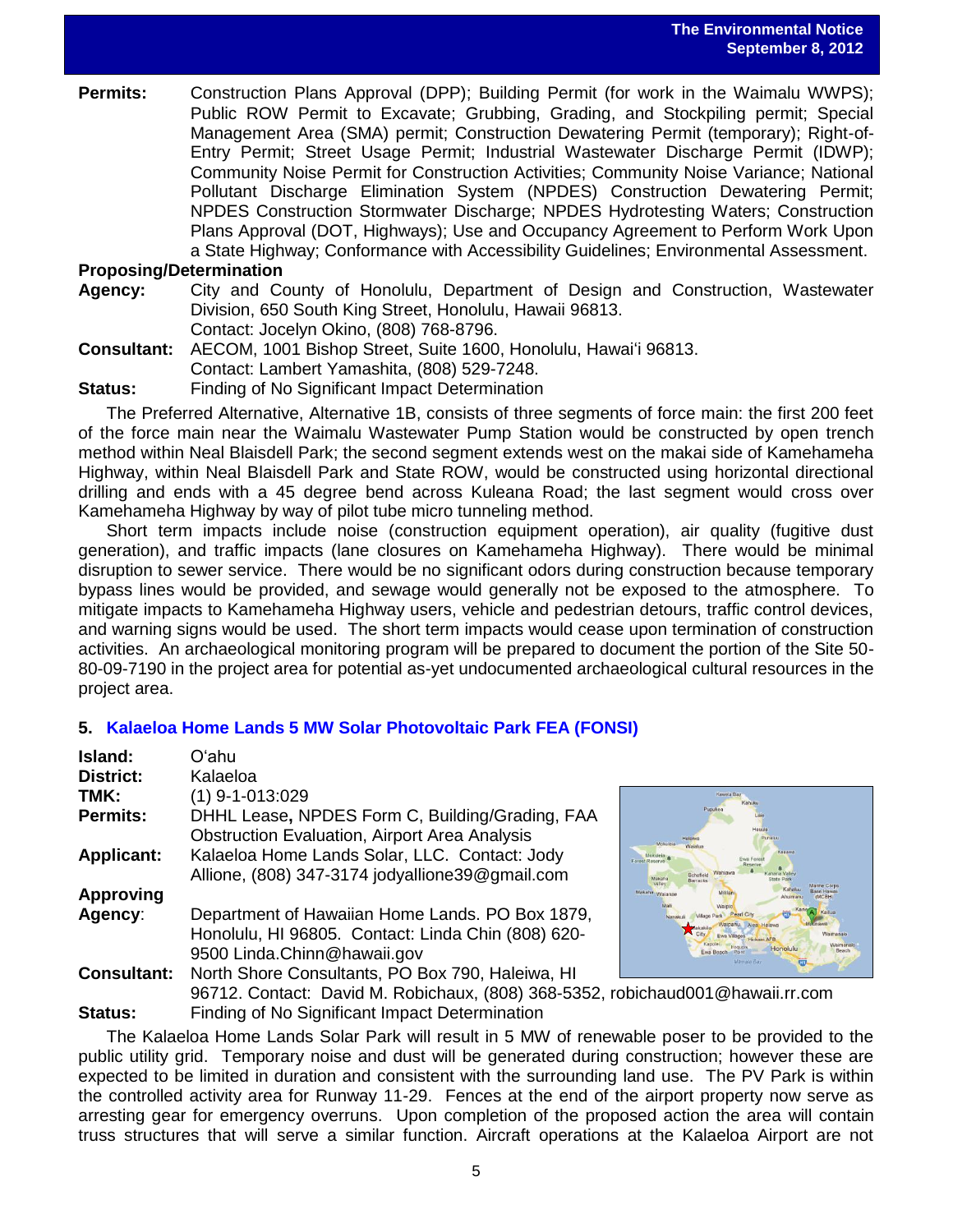expected to be significantly impacted from glint and glare according to a study commissioned for this project. No secondary or cumulative impacts were identified despite the proposed addition of a second PV Park in the area. Having received comments from agencies, interested parties, and the Hawaiian Homes commission, The Department of Hawaiian Home Lands has reached a finding of no significant impact.

# **6. [Kualoa Regional Park Wastewater System Improvements FEA](http://oeqc.doh.hawaii.gov/Shared%20Documents/EA_and_EIS_Online_Library/Oahu/2010s/2012-09-08-OA-FEA-Kualoa-Regional-Park-Wastewater-System-Improvements.pdf) [\(FONSI\)](http://oeqc.doh.hawaii.gov/Shared%20Documents/EA_and_EIS_Online_Library/Oahu/2010s/2012-09-08-OA-FEA-Kualoa-Regional-Park-Wastewater-System-Improvements.pdf)**

| Island:   | Oʻahu                     |
|-----------|---------------------------|
| District: | Ko'olaupoko               |
| TMK:      | $1 - 4 - 9 - 04 \cdot 01$ |

**Permits:** State of Hawai'i, Conservation District Use Permit, Water Use Permit, Well Construction & Pump Installation Permits, NPDES Permit, County of Kaua'i, Class IV Zoning Permit, Use Permit, Building Permit, Grading Permit, Water Pipeline **Installation** 



# **Proposing/ Determination**

- **Agency:** City and County of Honolulu, Department of Design and Construction, 650 S. King Street, 11<sup>th</sup> Floor, Honolulu, HI 96813. Contact: Lori M.K. Kahikina (808) 768-8480
- **Consultant:** Group 70 International, Inc., 925 Bethel Street, 5<sup>th</sup> Floor, Honolulu, HI 96813. Contact: Jeff Overton (808) 523-5866
- **Status:** Finding of No Significant Impact Determination

The wastewater systems serving the Kualoa Regional Park comfort stations do not meet current State of Hawaii, Department of Health (DOH) requirements. The wastewater systems for each comfort station have aged and cannot operate as originally designed. These require pumping two to three times a week, with greater frequency during peak park usage. In addition, the shoreline has eroded significantly at Comfort Station #3, forcing its closure.

The City is mandated to make wastewater system improvements at Kualoa Regional Park under a DOH settlement agreement. The project involves replacing the existing wastewater systems with new collection lines, pump stations, force mains, and a centralized treatment and disposal system. This will directly improve the current 'septic' wastewater system to an aerobic treatment system that produces high-quality effluent.

The project site was previously disturbed through farming, military uses, sand mining, and park facility construction. Construction for this project will take place in areas of previous disturbance, and the installation of these improvements is not anticipated to generate substantial cumulative impacts. Overall, the project's secondary impact will be a beneficial effect on public health and the environment, and allow for continued public enjoyment of the park.

# **CHAPTER 25, REVISED ORDINANCES OF HONOLULU**

The special management area is the land extending inland from the shoreline, as established in Chapter 25, Revised Ordinances of Honolulu, and delineated on the maps established by the council and filed with the council and agency pursuant to HRS Section 205A-23. The public can obtain a copy of the document by contacting the project Consultant or the Applicant listed below.

# **7. Mixed Use Commercial Building, 87-1818 Farringthon Highway FEA (FONSI)**

| <b>Island:</b>  | Oʻahul                                                                            |  |  |
|-----------------|-----------------------------------------------------------------------------------|--|--|
| District:       | Wai'anae                                                                          |  |  |
| TMK:            | $8 - 7 - 35.5$                                                                    |  |  |
| <b>Permits:</b> | City and County of Honolulu: Special Management Area Use Permit (Major); Building |  |  |
|                 | Permit; Grading Permit; Trenching Permit; Sewer Connection Permit                 |  |  |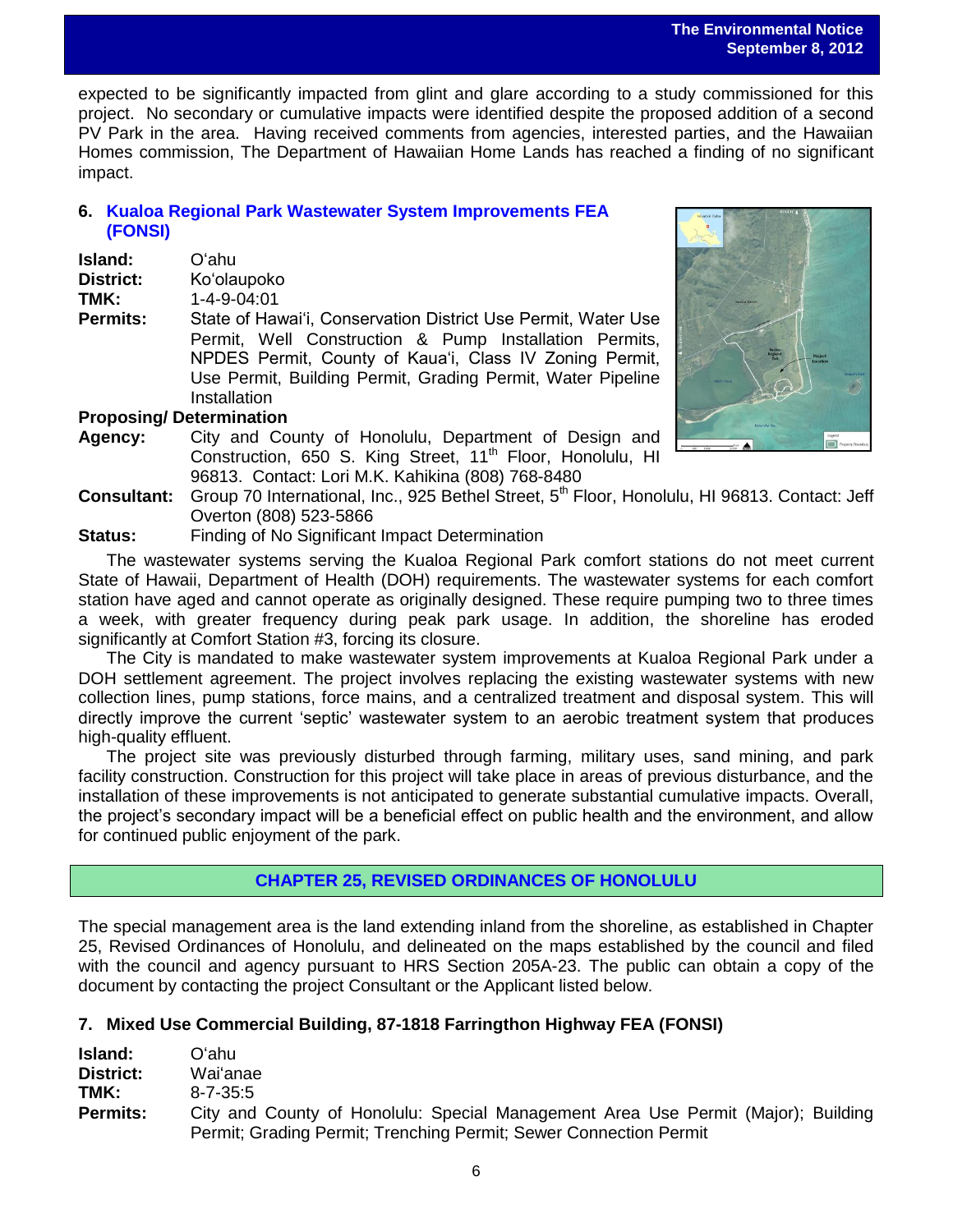| <b>Applicant:</b> | Mr. Sungho (Andy) Kim, 49 Oneawa Street, Kailua, HI 96734.                              |
|-------------------|-----------------------------------------------------------------------------------------|
|                   | Contact: Mr. Sungho (Andy) Kim (808) 286-0009.                                          |
| <b>Approving</b>  |                                                                                         |
| Agency:           | Department of Planning and Permitting, City and County of Honolulu, 650 South King      |
|                   | Street, 7 <sup>th</sup> Floor, Honolulu HI 96813. Contact: Ms. Lin Wong (808) 768-8033. |
|                   | <b>Consultant:</b> On the Ball Engineering, LLC. 182 Opihikao Way, Honolulu, HI 96825.  |
|                   | Contact: Mr. Chris Ball (808) 271-5240.                                                 |
| Status:           | Finding of No Significant Impact Determination                                          |

The proposed action is to construct a two-story commercial building with 7,600 square feet of floor area and appurtenant site improvements including an at-grade parking lot with 32 parking stalls, and access driveways from Mohihi Street and Farrrington Highway. Proposed uses include a grocery store, retail stores, and a laundry facility on the first floor; and offices and an accessory caretaker dwelling on the second floor. The project will require a Special Management Area Use Permit (Major). The cost of construction is estimated at \$800,000. No significant adverse impacts, cumulative impacts, and secondary impacts are anticipated from the proposed improvements.

### **WITHDRAWAL FROM CH 343 PROCESS**

On January 10, 2012, the State of Hawaii Department of Agriculture requested the publication of the **Draft Environmental Impact Statement (DEIS) for the South Kona Watershed Irrigation System, South Kona, Hawaii** in the January 23, 2012 issue of this Notice. In accordance with HAR 11-200-23(f), the Department now requests the withdrawal of this document form the HRS 343 process.

# **ENVIRONMENTAL COUNCIL**

The Environmental Council has a tentative meeting scheduled for Thursday, September 27, 2012. Please go to the State [Calendar](http://calendar.ehawaii.gov/calendar/html/event) website six days prior to the meeting date to review the agenda. For more information, contact the Council at oegc@doh.hawaii.gov or call 586-4185.

# **COASTAL ZONE MANAGEMENT NOTICES**

### **Federal Consistency Reviews**

The Hawai'i Coastal Zone Management (CZM) Program has received the following federal actions to review for consistency with the CZM objectives and policies in Chapter 205A, Hawai'i Revised Statutes. This public notice is being provided in accordance with section 306(d) (14) of the National Coastal Zone Management Act of 1972, as amended. For general information about CZM federal consistency please call John Nakagawa with the Hawai'i CZM Program at 587-2878. For neighboring islands use the following toll free numbers: Lana'i & Moloka'i: 468-4644 x72878, Kaua'i: 274-3141 x72878, Maui: 984- 2400 x72878 or Hawai'i: 974-4000 x72878. For specific information or questions about an action listed below please contact the CZM staff person identified for each action. Federally mandated deadlines require that comments be received by the date specified for each CZM consistency review. Comments may be submitted by mail, electronic mail or fax, as indicated below.

*Mail*: Office of Planning Department of Business, Economic Development and Tourism P.O. Box 2359 Honolulu, Hawaii 96804 *Email*: [jnakagaw@dbedt.hawaii.gov](mailto:jnakagaw@dbedt.hawaii.gov)

*Fax*: (808) 587-2899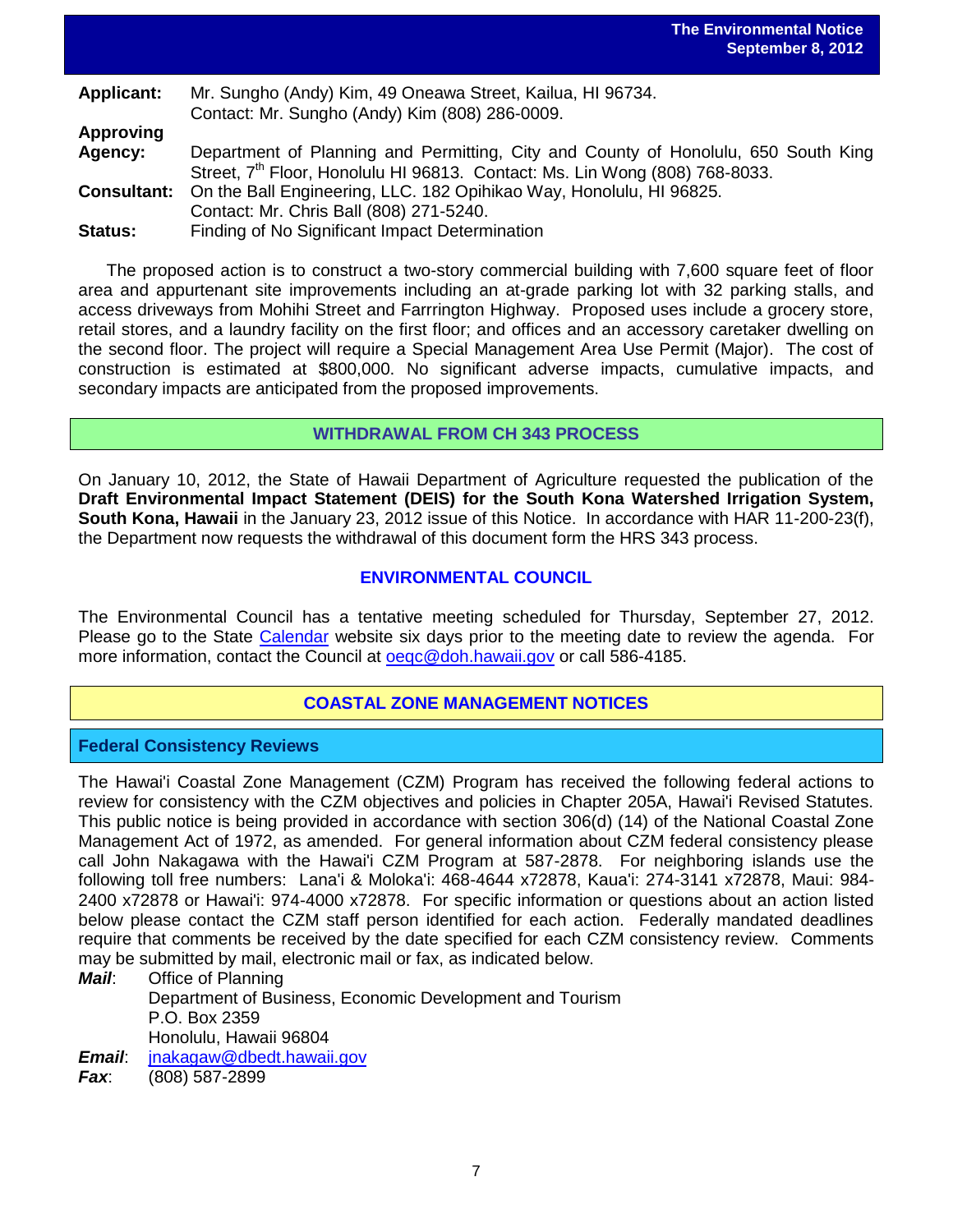# **1. Installation of Commercial Mooring Buoys Offshore Waikiki Beach, Oahu**

| <b>Applicant:</b>       | Pacific Ocean Sports, LLC                                                                                                                                                                                                                                                                                                                                                                                                                                                                                      |  |
|-------------------------|----------------------------------------------------------------------------------------------------------------------------------------------------------------------------------------------------------------------------------------------------------------------------------------------------------------------------------------------------------------------------------------------------------------------------------------------------------------------------------------------------------------|--|
| <b>Contact:</b>         | captain Andrew Lind, 779-4740                                                                                                                                                                                                                                                                                                                                                                                                                                                                                  |  |
|                         |                                                                                                                                                                                                                                                                                                                                                                                                                                                                                                                |  |
| <b>Federal Action:</b>  | <b>Federal Permit</b>                                                                                                                                                                                                                                                                                                                                                                                                                                                                                          |  |
| <b>Federal Agency:</b>  | U.S. Army Corps of Engineers                                                                                                                                                                                                                                                                                                                                                                                                                                                                                   |  |
| Location:               | Approximately 1/2-mile offshore Waikiki Beach                                                                                                                                                                                                                                                                                                                                                                                                                                                                  |  |
| <b>CZM Contact:</b>     | John Nakagawa, 587-2878, jnakagaw@dbedt.hawaii.gov                                                                                                                                                                                                                                                                                                                                                                                                                                                             |  |
| <b>Proposed Action:</b> | Install two mooring buoys to anchor a 65-foor catamaran which will be used to<br>service helmet divers and swimmers from two dive cages on the front of the<br>vessel. The mooring site is located approximately 1/2-mile offshore of Waikiki<br>Beach in water 30 - 40 feet deep. Each of the two mooring systems will consist of<br>two 50-foot 1/2-inch chains, each shackled to one 75 pound bruce anchor, with both<br>chains attached to three 500 pound concrete filled barrels. Each mooring buoy will |  |
|                         | be attached to the anchor system by a chain and rope.                                                                                                                                                                                                                                                                                                                                                                                                                                                          |  |
| <b>Comments Due:</b>    | September 24, 2012                                                                                                                                                                                                                                                                                                                                                                                                                                                                                             |  |

## **2. Kahului Harbor Gate 3A Fence Extension, Kahului, Maui**

| <b>Applicant:</b>       | Hawaii Department of Transportation, Harbors Division                                                                                                                                                                                                                                                                                                                                                                                                                                                                                                                                                                                             |  |
|-------------------------|---------------------------------------------------------------------------------------------------------------------------------------------------------------------------------------------------------------------------------------------------------------------------------------------------------------------------------------------------------------------------------------------------------------------------------------------------------------------------------------------------------------------------------------------------------------------------------------------------------------------------------------------------|--|
| Contact:                | Charles Schuster, 587-1955                                                                                                                                                                                                                                                                                                                                                                                                                                                                                                                                                                                                                        |  |
| <b>Federal Action:</b>  | <b>Federal Permit</b>                                                                                                                                                                                                                                                                                                                                                                                                                                                                                                                                                                                                                             |  |
| <b>Federal Agency:</b>  | U.S. Army Corps of Engineers                                                                                                                                                                                                                                                                                                                                                                                                                                                                                                                                                                                                                      |  |
| Location:               | Kahului Harbor breakwater                                                                                                                                                                                                                                                                                                                                                                                                                                                                                                                                                                                                                         |  |
| TMK:                    | $(2)$ 3-7-10: 7                                                                                                                                                                                                                                                                                                                                                                                                                                                                                                                                                                                                                                   |  |
| <b>CZM Contact:</b>     | John Nakagawa, 587-2878, jnakagaw@dbedt.hawaii.gov                                                                                                                                                                                                                                                                                                                                                                                                                                                                                                                                                                                                |  |
| <b>Proposed Action:</b> | The proposed project will extend the existing perimeter security fence across the<br>Kahului breakwater to the mean higher high water level on the seaward side. Not<br>more than four new posts will be set into cored holes in the breakwater boulders<br>and grouted in place. Presently, Kahului Harbor is surrounded by a perimeter<br>fence consisting of 8-foot tall, green vinyl coated galvanized steel chain link<br>fencing topped with four strands of barbed wire and attached to green vinyl coated<br>galvanized steel fence posts. Extension of the security fence across the<br>breakwater will maintain required port security. |  |
| <b>Comments Due:</b>    | September 24, 2012                                                                                                                                                                                                                                                                                                                                                                                                                                                                                                                                                                                                                                |  |

# **Special Management Area (SMA) Minor Permits**

The SMA Minor Permits below have been approved (HRS §205A-30). For more information, contact the county/state Planning Department. Honolulu (768-8014); Hawai'i (East Hi 961-8288; West Hi, 323-4770); Kaua'i (241-4050); Maui (270-7735); Kaka'ako or Kalaeloa Community Development District (587-2841).

| Location (TMK)                       | <b>Description (File No.)</b>                                        | <b>Applicant/Agent</b>                |
|--------------------------------------|----------------------------------------------------------------------|---------------------------------------|
| Hawai'i: North Kona (8-6-013: 021)   | Construct a Multi-purpose Pavilion (SMM 12-<br>233)                  | Pa'a Pono Miloli'i Inc.               |
| Hawai'i: North Kohala (5-5-006: 007) | Stabilization and Restoration of Eroded Coastal<br>Land (SMM 12-234) | State of Hawai'i                      |
| Kaua'i: (4-3-009: 002)               | Construct Perimeter Fencing (SMA(M)-2013-5)                          | Dileep G. Bal                         |
| Kaua'i: (5-5-009: 022)               | Construction of Carport and Storage Building<br>(SMA(M)-2013-6)      | Gaylord & Carol Wilcox<br>Partnership |
| Kaua'i: (4-5-012: 020)               | Concrete Slab (SMA(M)-2013-7)                                        | John F. Godinez                       |
| Maui: Ma'alaea (3-8-014: 021)        | Replanting & Lighting Install (SM2 20120100)                         | Ma'alaea Kai AOAO                     |
| Maui: Kihei (3-9-004: 135)           | Apartment Alteration: Unit B201 (SM2<br>20120101)                    | <b>Wendell Corpuz</b>                 |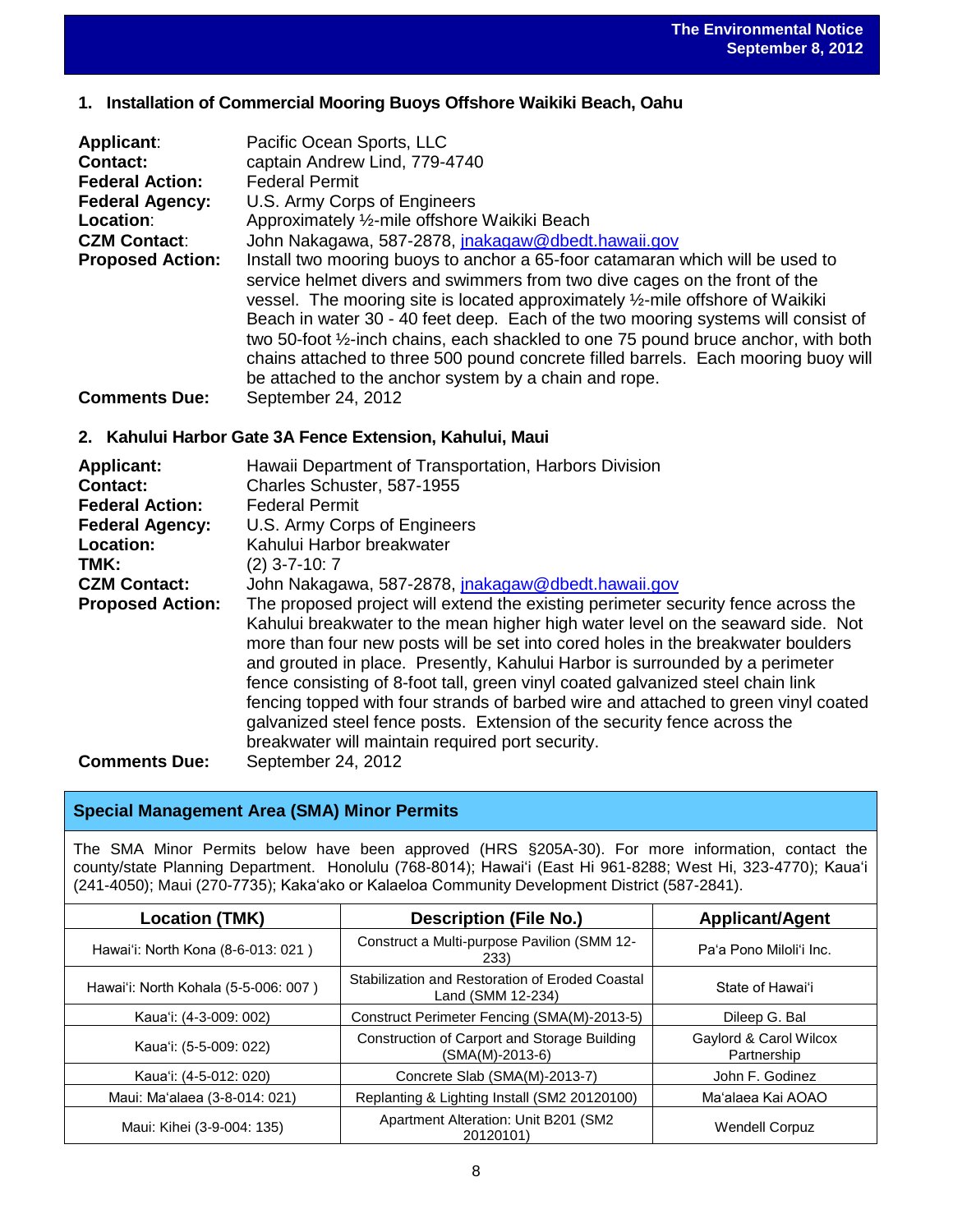| Maui: Wailuku (3-2-020: 053)    | Detached Garages/Storage (SM2 20120102)           | Biggs, Kennith E                       |
|---------------------------------|---------------------------------------------------|----------------------------------------|
| Maui: Lahaina (4-6-008: 047)    | Exterior Vinyl to Shingles (SM2 20120103)         | Cycle City Maui                        |
| Maui: Ka'anapali (4-4-008: 001) | Ka'anapali Fresh Farmers Market (SM2<br>20120105) | Ka'anapali Beach Resort<br>Association |

# **SHORELINE NOTICES**

## **Shoreline Certification Applications**

The shoreline certification applications above are available for review at the DLNR Offices on Kauaʻi, Hawaiʻi, Maui, and Honolulu, 1151 Punchbowl Street, Room 220 (HRS 205A-42 and HAR 13-222-12). All comments shall be submitted in writing to the State Land Surveyor, 1151 Punchbowl Street, Room 210, Honolulu, HI 96813 and postmarked no later than 15 calendar days from the date of the public notice of the application. For more information, call Ian Hirokawa at 587-0420.

| File No. | <b>Date</b> | Location                                                                                                                                                                                                                                       | <b>Applicant/Owner</b>                                                                               | <b>TMK</b>           |
|----------|-------------|------------------------------------------------------------------------------------------------------------------------------------------------------------------------------------------------------------------------------------------------|------------------------------------------------------------------------------------------------------|----------------------|
| MA-520   | 8/20/12     | Lot 16 Kahana Sunset Beach Lots situate at<br>Alaeloa and Honokaena, Lahaina, Maui<br>Address: 35 Papaua Place<br>Purpose: Renovation to existing single family<br>residence                                                                   | Marc Taron/ Bob & Mo<br>Hole                                                                         | 4-3-007:016          |
| MO-159   | 8/24/12     | Portion of Kamehameha V Highway right-of-<br>way situate at Kawela, Molokai<br>Address: Kamehameha V Highway<br>Purpose: Determine shoreline setback                                                                                           | R.T. Tanaka Engineers,<br>Inc./ Department of<br><b>Transportation Highways</b><br><b>Division</b>   | 5-4-001 (por.)       |
| HA-455   | 8/24/12     | Lot 28, Waawaa Subdivision situate at<br>Waawaa, Puna, Island of Hawaii<br>Address: N/A<br>Purpose: Determine building setback                                                                                                                 | The Independent Hawaii<br>Surveyors, LLC/ Dean Cail                                                  | 1-4-028:023          |
| KA-362   | 8/21/12     | Lot A, Land Court Application 1724 and Land<br>Court Application 1771 situate at Hanalei,<br>Halelea, Kauai<br>Address: Hanalei Plantation Road<br>Purpose: Determine shoreline setback                                                        | Esaki Surveying and<br>Mapping, Inc./ Ohana<br>Hanalei LLC                                           | 5-4-004:001 &<br>013 |
| KA-363   | 8/28/12     | Portion of Lot 19 being portion of L.P. 8323,<br>L.C. Aw. 8559-B, Apana 38 to W.C. Lunalilo<br>situate at Kahili, Hanalei, Kauai<br>Address: Kilauea Point National Wildlife Refuge<br>Purpose: Certification of shoreline for sign<br>posting | ControlPoint Surveying,<br>Inc./ U.S. Fish & Wildlife,<br>Division of Realty &<br>Refuge Information | 5-2-004:043          |

### **Shoreline Certifications and Rejections**

The shoreline notices below have been proposed for certification or rejection by DLNR (HRS 205A-42 and HAR 13-222-26). Any person or agency who wants to appeal shall file a notice of appeal in writing with DLNR no later than 20 calendar days from the date of this public notice. Send the appeal to the Board of Land and Natural Resource, 1151 Punchbowl Street, Room 220, Honolulu, HI 96813.

| File No. | <b>Proposed/Rejected</b>                   | Location                                                                            | <b>Applicant/Owner</b>                    | TMK         |
|----------|--------------------------------------------|-------------------------------------------------------------------------------------|-------------------------------------------|-------------|
| OA-1470  | <b>Proposed Shoreline</b><br>Certification | Lot 45, Land Court Consolidation 87 Kai<br>Nani Subdivision situate at Waialae-Iki, | Walter P. Thompson,<br>Inc./ Dean & Eliza | 3-5-058:007 |
|          |                                            | Honolulu, Oahu                                                                      | Cash                                      |             |
|          |                                            | Address: 1035 Kaimoku Place                                                         |                                           |             |
|          |                                            | Purpose: Building permit                                                            |                                           |             |
|          | <b>Proposed Shoreline</b>                  | Portion of Old Government Road,                                                     | Walter P. Thompson,                       | 3-1-038:042 |
| OA-1471  | Certification                              | Parcel 5, situate at Kaalawai, Kapahulu,                                            | Inc./ Richard Kelley                      |             |
|          |                                            | Honolulu, Oahu                                                                      |                                           |             |
|          |                                            | Address: 3701-D Diamond Head Road                                                   |                                           |             |
|          |                                            | Purpose: Consolidation of properties                                                |                                           |             |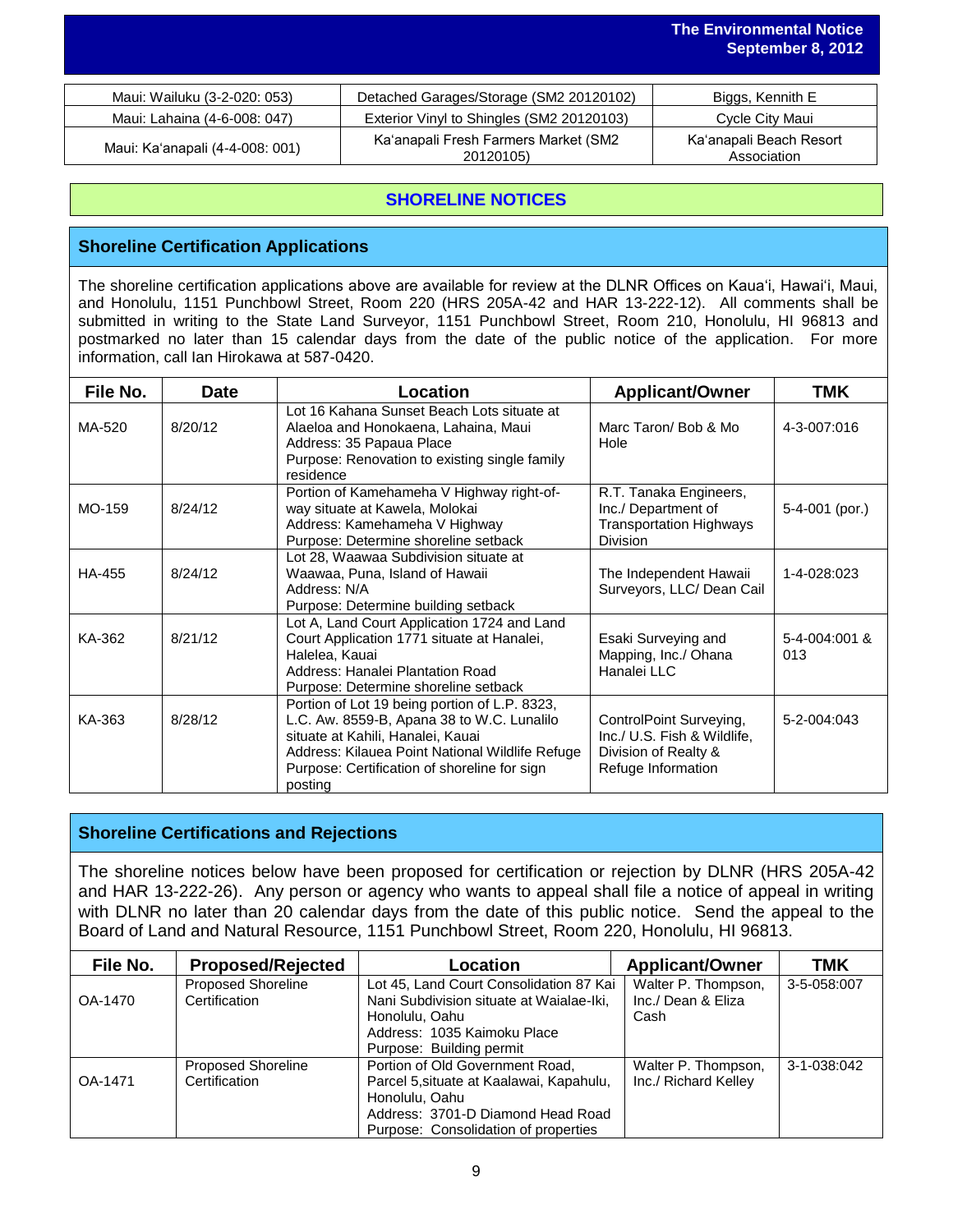|               |                                     |                                                                                                                                                                                                                                                                                                                 |                                                                   | September 8, 2012 |
|---------------|-------------------------------------|-----------------------------------------------------------------------------------------------------------------------------------------------------------------------------------------------------------------------------------------------------------------------------------------------------------------|-------------------------------------------------------------------|-------------------|
| HA-448        | Proposed Shoreline<br>Certification | All of Royal Patent No. 6121, Land<br>Commission Award No. 7863, Apana 1<br>to Kalua situate at Waipio, District of<br>Hamakua, Island of Hawaii<br>Address: N/A<br>Purpose: Establish building setback                                                                                                         | Thomas Pattison/<br>David Back                                    | 4-9-003:005       |
| HA-449        | Proposed Shoreline<br>Certification | Lot 17, Vacationland Hawaii<br>Subdivision, being portions of R.P.<br>4479 and L.P. 8177, L.C. Aw. 8559,<br>Apana 5 to C. Kanaina, and R.P. 7483<br>L.C. Aw. 4452, Apana 1 and 2 to H.<br>Kalama situate at Kapoho, Puna, Island<br>of Hawaii<br>Address: Wai Opae Road<br>Purpose: Determine shoreline setback | Daniel Berg/ Mary<br>Fleming & Chris<br><b>Biltoft</b>            | 1-4-068:004       |
| <b>HA-451</b> | Proposed Shoreline<br>Certification | Lot 11, Vacationland Hawaii (File Plan<br>814) L.C. Aw. 8559, Apana 5 situate at<br>Kapoho, Puna, Island of Hawaii<br>Address: Wae Opae Road<br>Purpose: Determine building setback                                                                                                                             | The Independent<br>Hawaii Surveyors,<br>LLC/Nicholas<br>Dilonardo | 1-4-067:011       |

**The Environmental Notice**

# **FEDERAL NOTICES**

### **1. [Standards of Performance for Stationary Gas Turbines; Standards of Performance for Stationary](http://www.gpo.gov/fdsys/pkg/FR-2012-08-29/pdf/2012-20524.pdf) [Combustion Turbines](http://www.gpo.gov/fdsys/pkg/FR-2012-08-29/pdf/2012-20524.pdf)**

The United States Environmental Protection Agency (EPA) is proposing to amend the new source performance standards (NSPS) for stationary gas turbines and stationary combustion turbines. These amendments are primarily in response to issues raised by the regulated community. On July 6, 2006, the EPA promulgated amendments to the new source performance standards for stationary combustion turbines. On September 5, 2006, the Utility Air Regulatory Group filed a petition for reconsideration of certain aspects of the promulgated standards. The EPA is proposing to amend specific provisions in the NSPS to resolve issues and questions raised by the petition for reconsideration, and to address other technical and editorial issues. In addition, this proposed rule would amend the location and wording of existing paragraphs for clarity. The proposed amendments would increase the environmental benefits of the existing requirements because the emission standards would apply at all times. The proposed amendments would also promote efficiency by recognizing the environmental benefit of combined heat and power and the beneficial use of low energy content gases.

**DATES:** Comments must be received on or before October 29, 2012. *Public Hearing.* If anyone contacts the EPA by September 10, 2012 requesting to speak at a public hearing, the EPA will hold a public hearing on or about September 13, 2012.

**ADDRESSES:** Submit your comments, identified by Docket ID No. EPA–HQ– OAR–2004–0490, by one of the following methods: *http://www.regulations.gov:* Follow the on-line instructions for submitting comments. *Email: [a](mailto:a-and-r-docket@epa.gov)[and-r-docket@epa.gov](mailto:a-and-r-docket@epa.gov)*.*Fax:* (202) 566–9744.*Mail:* Air and Radiation Docket, U.S. EPA, Mail Code 6102T, 1200 Pennsylvania Ave. NW., Washington, DC 20460. Please include a total of two copies. *Hand Delivery:* EPA Docket Center, Docket ID Number EPA–HQ–OAR– 2004–0490, EPA West Building, 1301 Constitution Ave. NW., Room 3334, Washington, DC, 20004. Such deliveries are accepted only during the Docket's normal hours of operation, and special arrangements should be made for deliveries of boxed information. *Instructions:* Direct your comments to Docket ID No. EPA–HQ–OAR–2004–0490. The EPA's policy is that all comments received will be included in the public docket without change and may be made available online at *[http://www.regulations.gov,](http://www.regulations.gov/)* including any personal information provided, unless the comment includes information claimed to be Confidential Business Information (CBI) or other information whose disclosure is restricted by statute. Do not submit information that you consider to be CBI or otherwise protected through regulations.gov or email. Send or deliver information identified as CBI only to the following address: Roberto Morales, OAQPS Document Control Officer (C404–02), Office of Air Quality Planning and Standards, Environmental Protection Agency, Research Triangle Park, North Carolina 27711, Attention Docket ID No. EPA–HQ–OAR–2004–0490. Clearly mark the part or all of the information that you claim to be CBI. For CBI information in a disk or CD–ROM that you mail to the EPA, mark the outside of the disk or CD– ROM as CBI and then identify electronically within the disk or CD–ROM the specific information that is claimed as CBI. In addition to one complete version of the comment that includes information claimed as CBI, a copy of the comment that does not contain the information claimed as CBI must be submitted for inclusion in the public docket. Information so marked will not be disclosed except in accordance with procedures set forth in 40 CFR part 2. The *http://www.regulations.gov* Web site is an ''anonymous access'' system, which means the EPA will not know your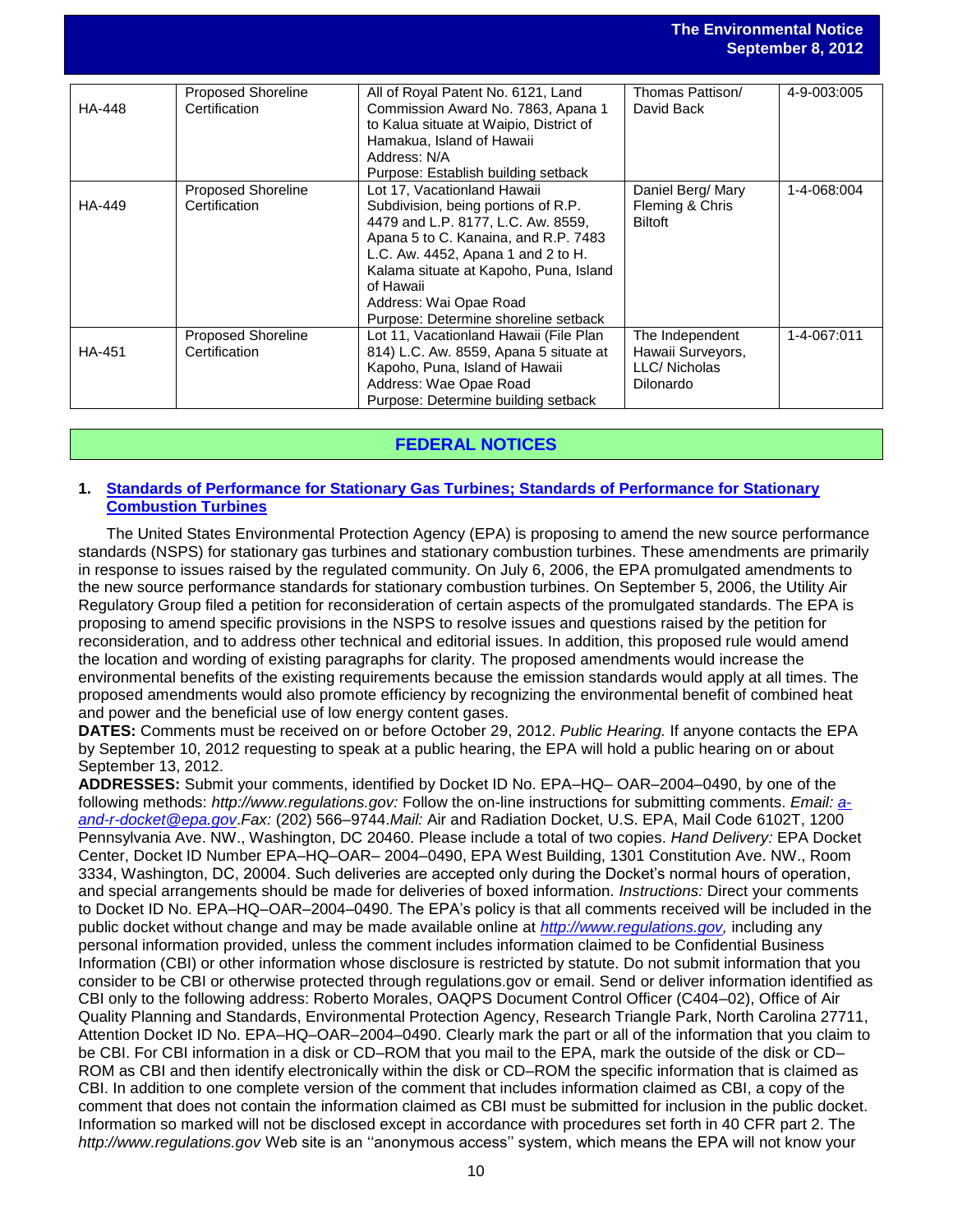identity or contact information unless you provide it in the body of your comment. If you send an email comment directly to the EPA without going through [www.regulations.gov,](http://www.regulations.gov/) your email address will be automatically captured and included as part of the comment that is placed in the public docket and made available on the Internet. If you submit an electronic comment, the EPA recommends that you include your name and other contact information in the body of your comment and with any disk or CD–ROM you submit. If the EPA cannot read your comment due to technical difficulties and cannot contact you for clarification, the EPA may not be able to consider your comment. Electronic files should avoid the use of special characters, any form of encryption, and be free of any defects or viruses. For additional information about the EPA's public docket visit the EPA Docket Center homepage at *http://www.epa.gov/ dockets/*. *Docket:* All documents in the docket are listed in the *http://www.regulations.gov*  index. Although listed in the index, some information is not publicly available, e.g., CBI or other information whose disclosure is restricted by statute. Certain other material, such as copyrighted material, will be publicly available only in hard copy. Publicly available docket materials are available either electronically in

*http://www.regulations.gov* or in hard copy at the Air and Radiation Docket EPA/DC, EPA West, Room 3334, 1301 Constitution Ave. NW, Washington, DC. *Public Hearing:* If a public hearing is requested, it will be held at the EPA Facility Complex in Research Triangle Park, North Carolina or at an alternate site nearby. Contact Ms. Pamela Garrett at (919) 541–7966 to request a hearing, to request to speak at a public hearing, to determine if a hearing will be held, or to determine the hearing location.

**FOR FURTHER INFORMATION CONTACT:** Mr. Christian Fellner, Energy Strategies Group, Sector Policies and Programs Division (D243–01), U.S. EPA, Research Triangle Park, NC 27711, telephone number (919) 541–4003, facsimile number (919) 541–5450, electronic mail (email) address: *[fellner.christian@epa.gov](mailto:fellner.christian@epa.gov)* (see, 77 F.R. 52554, August 29, 2012).

### **2. [International Fisheries; Western and Central Pacific Fisheries for Highly Migratory Species; Bigeye](http://www.gpo.gov/fdsys/pkg/FR-2012-08-27/pdf/2012-21092.pdf)  [Tuna Catch Limit in Longline Fisheries for 2012](http://www.gpo.gov/fdsys/pkg/FR-2012-08-27/pdf/2012-21092.pdf)**

The National Marine Fisheries Service (NMFS), National Oceanic and Atmospheric Administration (NOAA), Commerce, have issued an interim final rule establishing a catch limit of 3,763 metric tons (mt) of bigeye tuna (*Thunnus obesus*) for vessels in the U.S. pelagic longline fisheries in the western and central Pacific Ocean (WCPO) for calendar year 2012. The limit does not apply to vessels in the longline fisheries of American Samoa, Guam, or the Commonwealth of the Northern Mariana Islands (CNMI). Once the limit of 3,763 mt is reached in 2012, retaining, transshipping, or landing bigeye tuna caught in the WCPO will be prohibited for the remainder of 2012, with certain exceptions. This action is necessary for the United States to satisfy its international obligations under the Convention on the Conservation and Management of Highly Migratory Fish Stocks in the Western and Central Pacific Ocean (Convention), to which it is a Contracting Party.

**DATES:** Effective on September 26, 2012; comments must be submitted in writing by September 26, 2012. **ADDRESSES:** Comments on this interim final rule, identified by NOAA–NMFS–2012–0145, and the supporting analytical documents may be sent to either of the two addresses below. The supporting documents include the 2012 supplemental environmental assessment (EA) and the regulatory impact review (RIR) prepared for this interim rule. The 2012 supplemental EA supplements a 2009 EA and a 2009 supplemental EA and includes copies of those two documents. For instructions on commenting, please click (or paste in your favorite browser) the link to the Federal Register notice. **FOR FURTHER INFORMATION CONTACT:** Tom Graham, NMFS PIRO, 808–944– 2219 (see, 77 F.R. 51709, August 27, 2012).

### **3. [U.S. Census Bureau Proposed Information Collection; Comment Request; Boundary and Annexation](http://www.gpo.gov/fdsys/pkg/FR-2012-08-22/pdf/2012-20579.pdf)  [Survey](http://www.gpo.gov/fdsys/pkg/FR-2012-08-22/pdf/2012-20579.pdf)**

The U.S. Census Bureau, Department of Commerce, as part of its continuing effort to reduce paperwork and respondent burden, invites the general public and other Federal agencies to take this opportunity to comment on proposed and/or continuing information collections, as required by the Paperwork Reduction Act of 1995, Public Law 104–13 (44 U.S.C. 3506(c)(2)(A)).

The Census Bureau conducts the Boundary and Annexation Survey (BAS) to collect and maintain information about the inventory of the legal boundaries for and the legal actions affecting the boundaries of counties and equivalent entities, incorporated places, minor civil divisions, and federally recognized legal American Indian and Alaska Native areas. This information provides an accurate identification of geographic areas for the Census Bureau to use in conducting the decennial and economic censuses and ongoing surveys, preparing population estimates, and supporting other statistical programs of the Census Bureau, and the legislative programs of the Federal government. Through the BAS, the Census Bureau asks each government to review materials for its jurisdiction to verify the correctness of the information portrayed. Each government is asked to update the boundaries, supply information documenting each legal boundary change, and provide changes in the inventory of governments. The BAS universe and mailing materials vary depending both upon the needs of the Census Bureau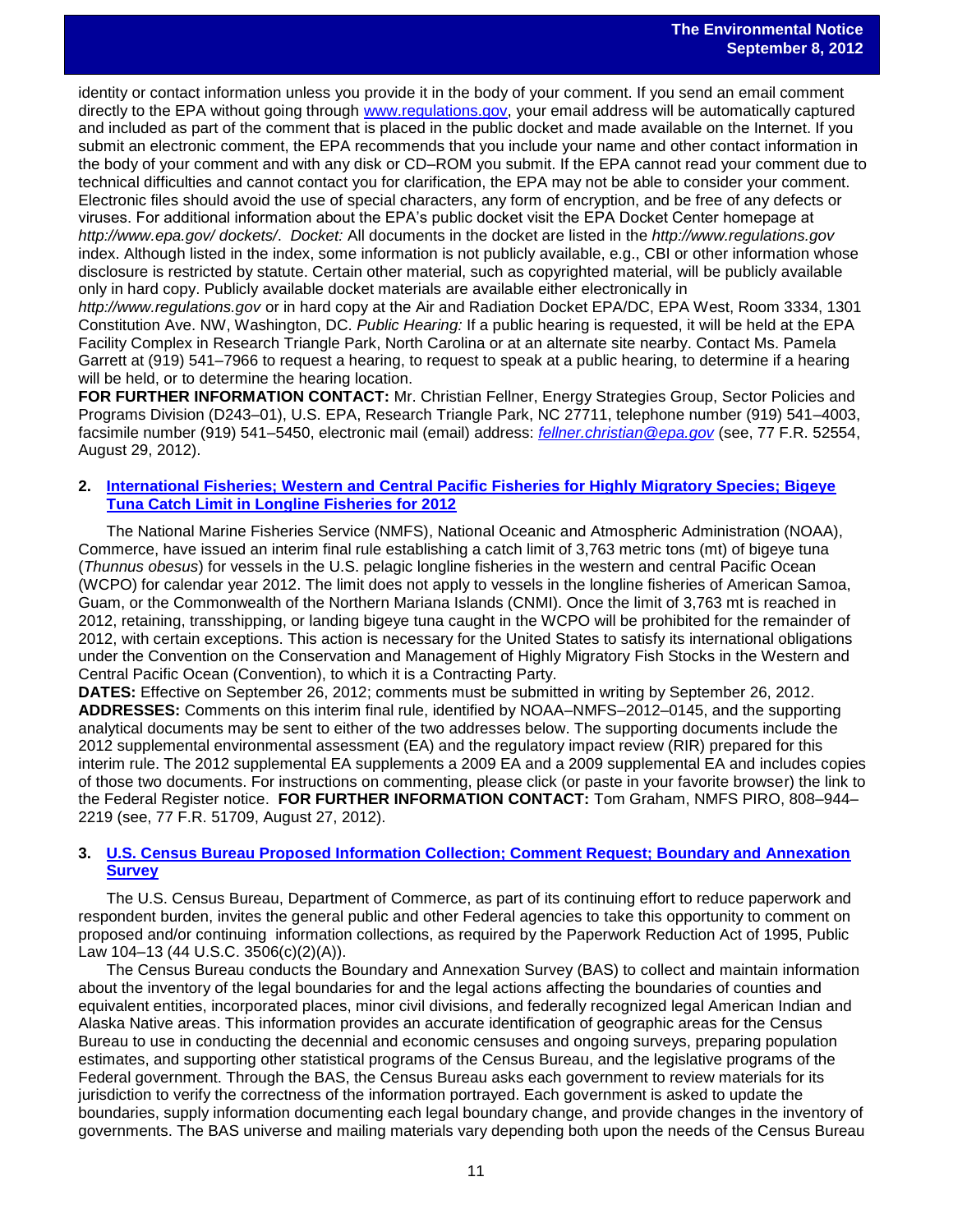in fulfilling its censuses and household surveys, and upon budget constraints. Counties or equivalent entities federally recognized American Indian reservations, off-reservation trust lands, and tribal subdivisions are included in every survey. In the years ending in 8, 9 and 0, the BAS includes all governmentally active counties and equivalent entities, incorporated places, and legally defined minor civil divisions, and legally defined federally recognized American Indian and Alaska Native areas (including the Alaska Native Regional Corporations). Each governmental entity surveyed will receive materials covering its jurisdiction and one or more forms. These three years coincide with the Census Bureau's preparation for the decennial census. There are less than 40,000 governments in the universe each year. In all other years, the BAS reporting universe includes all legally defined federally recognized American Indian and Alaska Native areas, all governmental counties and equivalent entities, minor civil divisions in the six New England States and those incorporated places that have a population of 2,500 or greater. The reporting universe is approximately 14,000 governments due to budget constraints. The Census Bureau only follows up on a subset of governments designated as the reporting universe. In the years ending in 1 through 7, the Census Bureau may enter into agreements with individual States to modify the universe of minor civil divisions and/or incorporated places to include additional entities that are known by that State to have had boundary changes, without regard to population size. Each year, the BAS will also include each year a single respondent request for municipio, barrio, barrio-pueblo, and subbarrio boundary and status information in Puerto Rico and Hawaiian Homeland boundary and status information in Hawai'i. No other Federal agency collects these data nor is there a standard collection of this information at the State level. The Census Bureau's BAS is a unique survey providing a standard result for use by federal, state, local, and tribal governments and by commercial, private, and public organizations.

**DATES:** To ensure consideration, written comments must be submitted on or before October 22, 2012. **ADDRESSES:** Direct all written comments to Jennifer Jessup, Departmental Paperwork Clearance Officer, Department of Commerce, Room 6616, 14th and Constitution Avenue NW., Washington, DC 20230 (or via the Internet at *[jjessup@doc.gov](mailto:jjessup@doc.gov)*).

**FOR FURTHER INFORMATION CONTACT:** Requests for additional information or copies of the information collection instrument(s) and instructions should be directed to Laura Waggoner, U.S. Census Bureau, 4600 Silver Hill Road, Washington, DC 20233 (or via the Internet at *[Laura.L.Waggoner@census.gov](mailto:Laura.L.Waggoner@census.gov)*) (see, 77 F.R. 50677, August 22, 2012).

### **4**. **[Endangered and Threatened Wildlife and Plants; Recovery Permit Application](http://www.gpo.gov/fdsys/pkg/FR-2012-08-20/pdf/2012-20364.pdf)**

The U. S. Fish and Wildlife Service (Service), invites the public to comment on the following application for a permit to conduct activities with the purpose of enhancing the survival of endangered species. The Endangered Species Act of 1973, as amended (Act), prohibits certain activities with respect to endangered species unless a Federal permit allows such activity. The Act also requires that the Service invite public comment before issuing such permits.

**DATES:** To ensure consideration, please send your written comments by September 19, 2012. **ADDRESSES:**  Endangered Species Program Manager, Ecological Services, U.S. Fish and Wildlife Service, Pacific Regional Office, 911 NE 11th Avenue, Portland, OR 97232–4181. Please refer to the permit number for the application when submitting comments.

**FOR FURTHER INFORMATION CONTACT:** Colleen Henson, Fish and Wildlife Biologist, at the above address or by telephone (503–231–6131) or fax (503–231–6243).

The Service invites local, State, and Federal agencies, and the public to comment on the following application. Please refer to the appropriate permit number for the application when submitting comments. Documents and other information submitted with this application are available for review by request from the Endangered Species Program Manager at the address listed above, subject to the requirements of the Privacy Act (5 U.S.C. 552a) and Freedom of Information Act (5 U.S.C. 552). **Permit Number: TE–80538A.** *Applicant:* H. T. Harvey & Associates, Los Gatos, California. The applicant requests a permit to take (capture, tissue sample, radio-tag, and release) the Hawaiian hoary bat (*Lasiurus cinereus semotus*) in conjunction with monitoring and population studies in Hawaii for the purpose of enhancing the species' survival.

**Public Availability of Comments** All comments and materials we receive in response to this request will be available for public inspection, by appointment, during normal business hours at the address listed above. Before including your address, phone number, email address, or other personal identifying information in your comment, you should be aware that your entire comment—including your personal identifying information—may be made publicly available at any time. While you can ask us in your comment to withhold your personal identifying information from public review, we cannot guarantee that we will be able to do so (see, 77 F. R. 50152 August 20, 2012).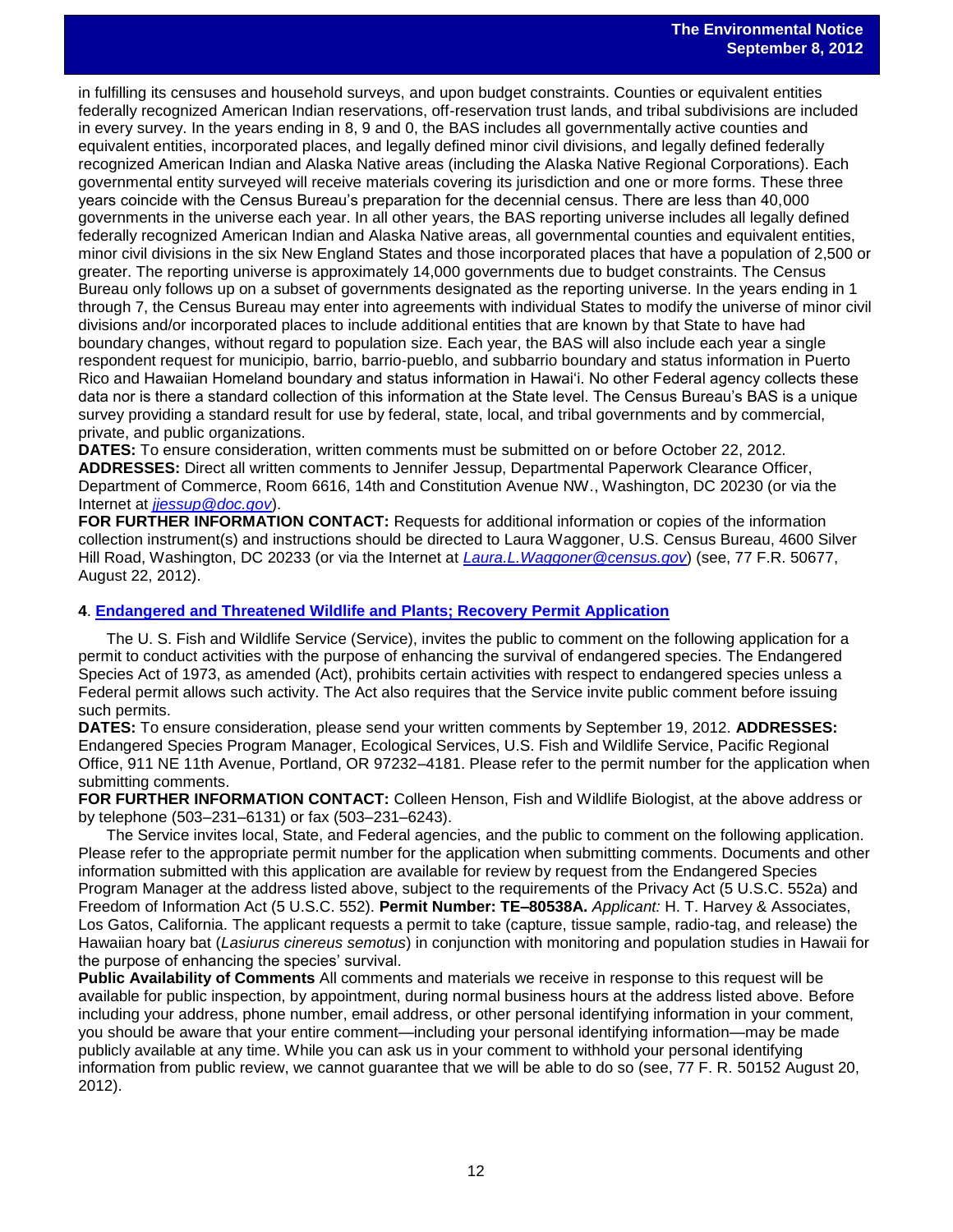### **5. [Special Purpose Permit Application; Hawaii-Based Shallow-Set Longline Fishery; Final Environmental](http://www.gpo.gov/fdsys/pkg/FR-2012-08-20/pdf/2012-20327.pdf) [Assessment and Finding of No Significant Impact](http://www.gpo.gov/fdsys/pkg/FR-2012-08-20/pdf/2012-20327.pdf)**

The U. S. Fish and Wildlife Service (Service), announces the availability of a final environmental assessment (FEA) and finding of no significant impact (FONSI) in our analysis of permitting actions in response to an application under the Migratory Bird Treaty Act of 1918, as amended, from the Pacific Islands Regional Office of the National Marine Fisheries Service (NMFS), Department of Commerce. NMFS applied for a permit for the incidental take of migratory birds in the operation of the Hawaii-based shallow-set longline fishery, which targets swordfish. After evaluating several alternatives in a draft environmental assessment (DEA), we have determined that issuing a permit will not result in significant impacts to the human environment.

**ADDRESSES:** You may download a copy of the FEA and FONSI on the Internet at *[http://www.fws.gov/pacific/migratorybirds/nepa.html.](http://www.fws.gov/pacific/migratorybirds/nepa.html)*

**FOR FURTHER INFORMATION CONTACT:** Nanette Seto, Chief, Division of

Migratory Birds and Habitat Programs, Pacific Region, U.S. Fish and Wildlife Service, 503–231–6164 (phone); *pacific birds@fws.gov* (email; include ''FEA/FONSI for the NMFS MBTA Permit'' in the subject line of the message). If you use a telecommunications device for the deaf (TDD), please call the Federal Information Relay Service at 800–877– 8339 (see, 77 F.R. 50153, August 20, 2012).

### **6. [Taking and Importing Marine Mammals: Taking Marine Mammals Incidental to U.S. Navy Operations of](http://www.gpo.gov/fdsys/pkg/FR-2012-08-20/pdf/2012-20214.pdf) [Surveillance Towed Array Sensor System Low Frequency Active Sonar](http://www.gpo.gov/fdsys/pkg/FR-2012-08-20/pdf/2012-20214.pdf)**

Upon application from the U.S. Navy (Navy), the National Marine Fisheries Service (NMFS) is issuing regulations under the Marine Mammal Protection Act to govern the unintentional taking of marine mammals incidental to conducting operations of Surveillance Towed Array Sensor System (SURTASS) Low Frequency Active (LFA) sonar on a maximum of four naval surveillance vessels in areas of the Pacific, Atlantic, and Indian Oceans and the Mediterranean Sea, from the period of August 15, 2012, through August 15, 2017. These regulations: allow NMFS to issue Letters of Authorization (LOA) for the incidental take of marine mammals during the Navy's specified activities and timeframes; set forth the permissible methods of taking; set forth other means of effecting the least practicable adverse impact on marine mammal species and their habitat; and set forth requirements pertaining to the monitoring and reporting of the incidental take.

**DATES:** Effective August 15, 2012, through August 15, 2017.

**ADDDRESSES:** To obtain an electronic copy of: the Navy's application (which contains a list of the references within this document); NMFS's Record of Decision; and other documents that NMFS cited in this document, write to P. Michael Payne, Chief, Permits and Conservation Division, Office of Protected Resources, National Marine Fisheries Service, 1315 East-West Highway, Silver Spring, MD 20910–3225, or download electronic copies at: *http://www.nmfs.noaa.gov/pr/permits/incidental.htm#applications* or telephone Jeannine Cody, Office of Protected Resources, NMFS, (301) 427–8401. The Navy released a Final Supplemental Environmental Impact Statement/Supplemental Overseas Environmental Impact Statement (FSEIS/SOEIS) for employment of SURTASS LFA sonar on June 8, 2012. The public may view the document at: *http://www.surtass-lfa-eis.com.* We participated in the development of this document as a cooperating agency under the Council on Environmental Quality's regulations implementing the National Environmental Policy Act of 1972 (see, 77 F.R. 50290, August 20, 2012).